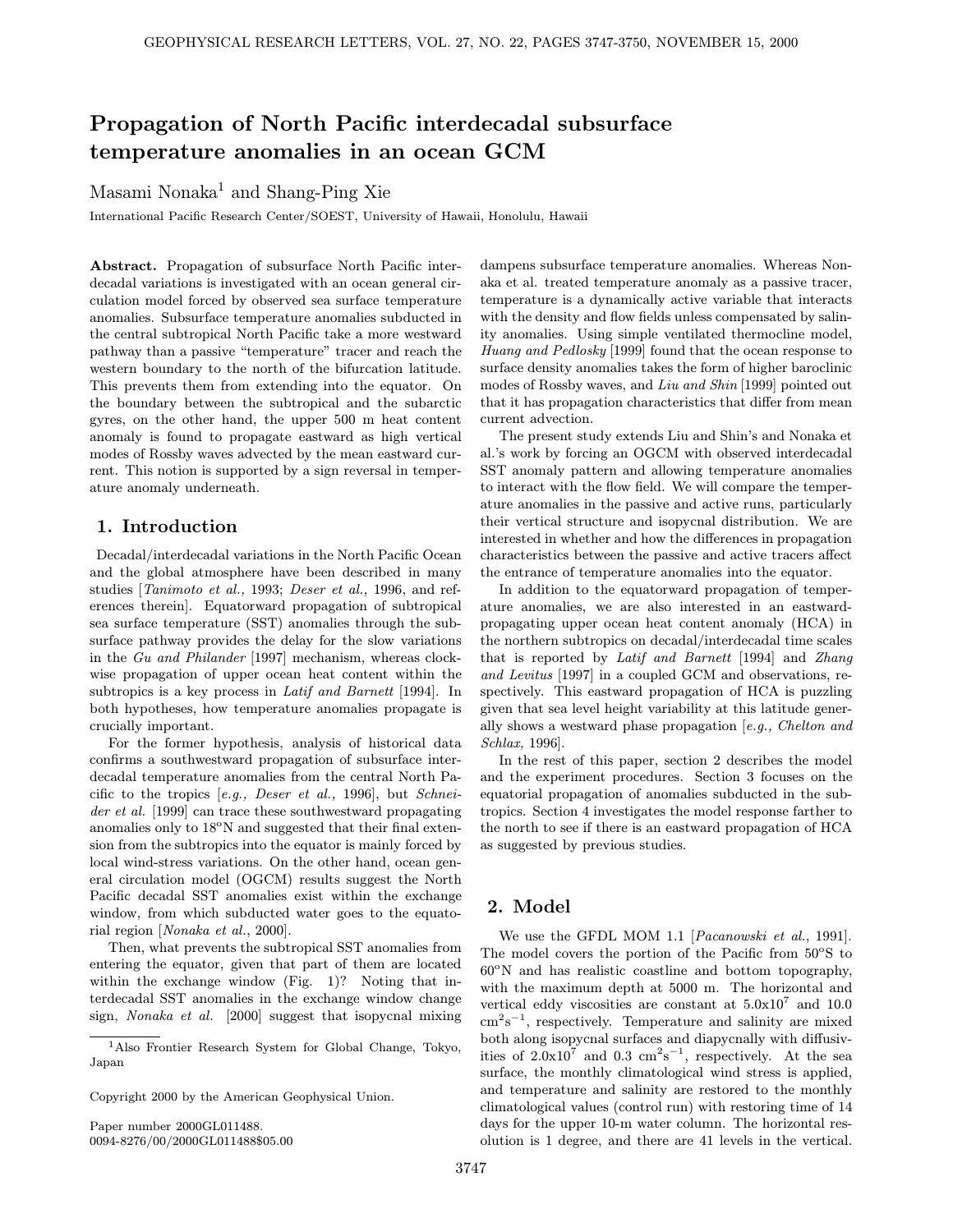

Figure 1. Winter (Jan.-Mar.) SST difference between 1977–87 and 1965–75, calculated based on Comprehensive Ocean Atmosphere Data Set. Contour intervals are  $0.2^{\circ}\text{C}$  with negative values dashed. The subtropical–tropical exchange window in the model is shaded.

The model is integrated for 30 years and reaches a nearly steady state (for details, see Nonaka and Takeuchi [2000]).

Observed interdecadal SST anomalies (Fig. 1) north of  $20^{\circ}$ N are added to the climatology to construct a new reference field, toward which the model SST is restored (the SSTA run). The SSTA and control runs are further integrated for 19 years from the year 30 field of the control and the difference of two runs will be analyzed.

In the third model integration, the same SST anomalies are injected into the model ocean and advected by the model flow field as a passive tracer (passive tracer run; Nonaka et al. [2000]). We will compare temperature anomalies in the SSTA run and this passive tracer.

#### 3. Equatorward propagation

Maximum subsurface temperature anomalies are found around the  $\sigma_{\theta}$ =25.5 isopycnal surface in the model central North Pacific. Fig. 2a shows the temperature anomalies in year 19 on this isopycnal surface, which extend southwestward and create a tongue-like structure that reaches the western boundary. This distribution of the temperature anomalies is consistent with observations, but their amplitudes are weaker [Zhang and Levitus 1997; Schneider et al. 1999]. The negative temperature anomalies originate from the oval-shaped pattern of SST anomalies in the central North Pacific (Fig. 1) and spread almost in the direction of the ocean circulation. This is best seen in Fig. 2b for the passive tracer run where the ocean currents are visualized by the trajectories. Almost all the trajectories that carry negative tracer into the equator go through the western boundary. Eastern positive anomalies also subduct and propagate southwestward, but dissipate due to mixing with the western negative anomalies during their equatorward propagation [Nonaka et al. 2000].

Although temperature anomalies within the subtropical gyre look similar between the SSTA and passive tracer



Figure 2. (a) Temperature difference between the SSTA and control runs on the  $\sigma_{\theta}$ =25.5 surface of the control run (shade < -0.05<sup>o</sup>C). (b) Passive tracer concentration (solid lines) on the  $\sigma_{\theta}$ =25.5 surface along with water parcel trajectories (dashed lines). Trajectories are based on annual mean velocity field. Contour intervals are 0.25°C, with contours of -0.12 and -0.17 added for (a) and (b), respectively.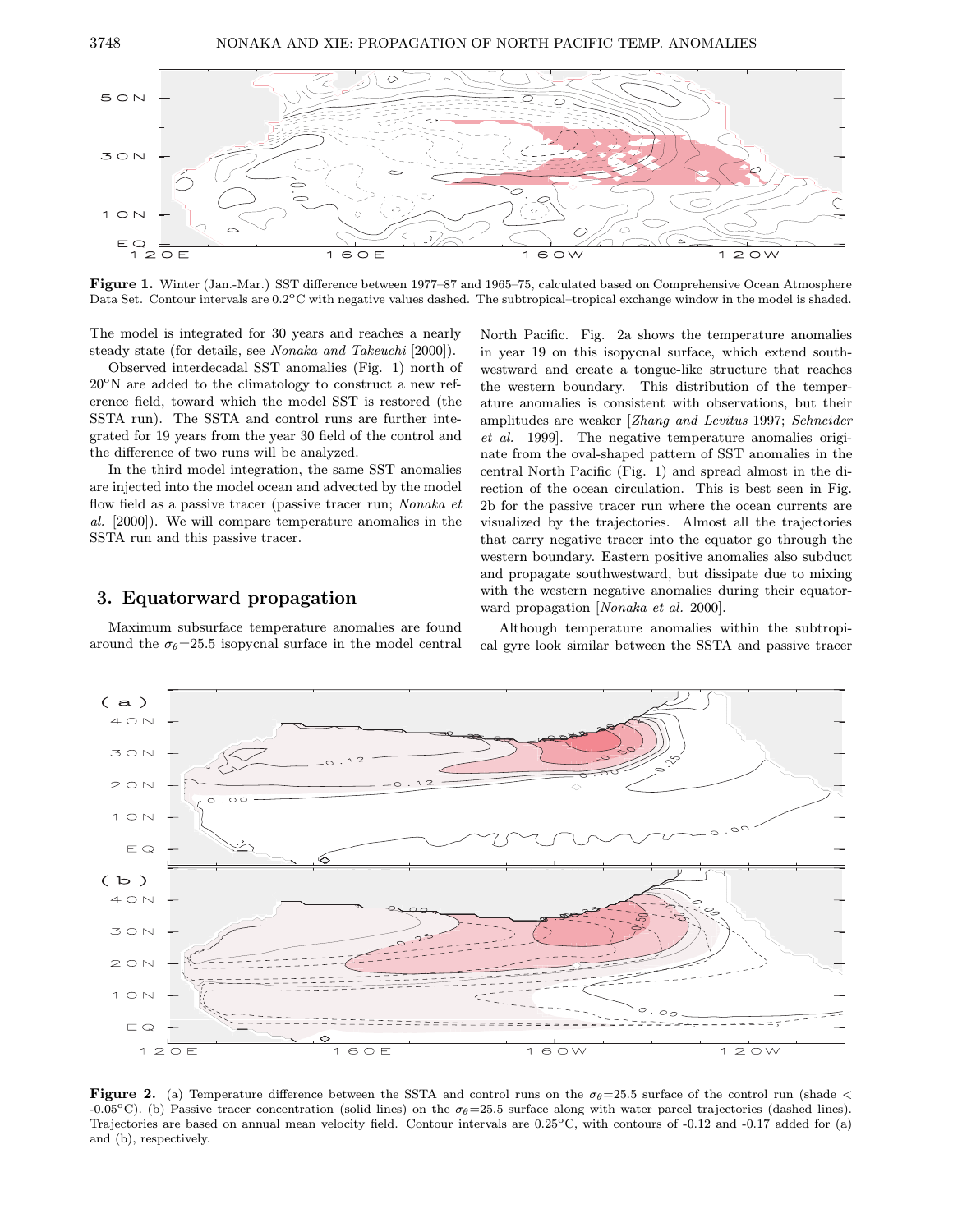

Figure 3. Longitude-density section of isopycnal depth difference at  $15^{\circ}$ N near the bifurcation latitude for the western boundary currents. Contour intervals are 0.5 m with negative value dashed.

runs, important differences exist with regard to their further southward extension into the equator. The temperature anomalies in the SSTA run extend in a slightly more zonal direction than in the passive tracer run (Fig. 2a, b), consistent with Liu and Shin's [1999] idealized experiment. THe background potential vorticity (PV) field in our model is different. Whereas PV decreases monotonically westward in Liu and Shin's with zonally uniform forcing, southwestwardpropagating anomalies are found around a zonal PV minimum in this GCM [Xie et al. 2000]. Liu and Shin suggest that subducted temperature anomalies, as an active tracer, induce high baroclinic modal structure in the vertical, and therefore propagate along characteristics slightly different from mean flow trajectories.

Indeed, our model longitude-density section at  $15^{\circ}$ N (Fig. 3) shows layered structures with sign alternating in the vertical, indicative of the second or third baroclinic mode.

The passive tracer field on the  $\sigma_{\theta}$ =25.5 surface (Fig. 2b) showed that the center of the negative tracer tongue arrives at the western boundary at  $15^{\circ}$ N near the bifurcation lati-



Figure 4. (a) Time evolution of the HCA=-120 $\rm ^oC\cdot m$  contour from year 2 (two dot dash) to year 10 (dot dash) at a two-year interval. (b) Longitude-time sections of HCA and (c) HCA time derivative at  $44^{\circ}$ N. Contour intervals are 30 in (b) and  $5^{\circ}$ C·m in (c). (d, e, f) Isopycnal depth anomalies along 44oN: (d) Longitude-density section at year 19, with contour intervals of 1 (10) m for positive (negative), dot-dashed line shows 500 m depth; Longitude-time sections on (e)  $\sigma_{\theta}$ =26.3 and (f) 27.3. Contour intervals are 20 m for (e) and 0.5 m for (f). In all figures other than (a), negative values are dashed.

tude of the western boundary currents (see the trajectories in Fig. 2b). As a result, the southern part of the negative tracer tongue can extend to the equatorial region. In the active tracer run, by contrast, the center of the negative anomaly tongue hits the western boundary at a much higher latitude north of the bifurcation latitude. This change in anomaly propagation characteristics has important consequences to its equatorward extension and appears to explain the Schneider et al. results that observed interdecadal temperature anomalies do not find their way into the equator but somehow get lost at  $18^{\circ}$ N.

Unlike the passive tracer, the active tracer can still propagate equatorward from the north of the bifurcation latitude as a coastal Kelvin wave. It decays rapidly on the way to the equator, however, both because the northward western boundary current slows its phase speed and because of its small vertical and horizontal scales. The strong coastal trapping of negative anomalies south of  $15^{\circ}$ N can be seen in Fig. 2a as compared to the passive tracer runs where they have broader zonal scales (Fig. 2b).

## 4. Eastward propagation of HCA in the northern subtropics

Fig. 4a shows the time evolution of the upper 500 m HCA exceeding  $-120^{\circ}$ C·m from year 2 to year 10 in the SSTA run. The strong negative HCA displays an apparent eastward propagation in the subtropics north of  $35^{\circ}$ N, which can be better seen in longitude-time sections of HCA and its time derivative along  $44^{\circ}$ N (Figs. 4b and c). These HCAs are not caused by recirculating temperature anomalies subducted in the subtropics, but are forced locally as they appear as soon as SSTAs are imposed. It is worth noting that their eastward propagation takes place under the forcing of stationary SSTAs.

Fig. 4d shows the longitude-density section of isopycnal depth anomalies along  $44^{\circ}$ N in year 19. In the central and eastern North Pacific, the depth anomalies change sign in the vertical with the node around 500 m, a structure indicative of the second vertical mode. In the western Pacific, on the other hand, they show a vertical structure of the first mode, with the negative sign throughout the depth. Figs. 4e and 4f show the temporal development of these baroclinic structures. On the  $\sigma_{\theta}$ =27.3 surface which does not outcrop in the North Pacific, the depth anomalies are induced by the formation of baroclinic modes in response to the surface forcing. An eastward development of positive anomalies can be clearly seen east of  $180^\circ$  in association with emergence of